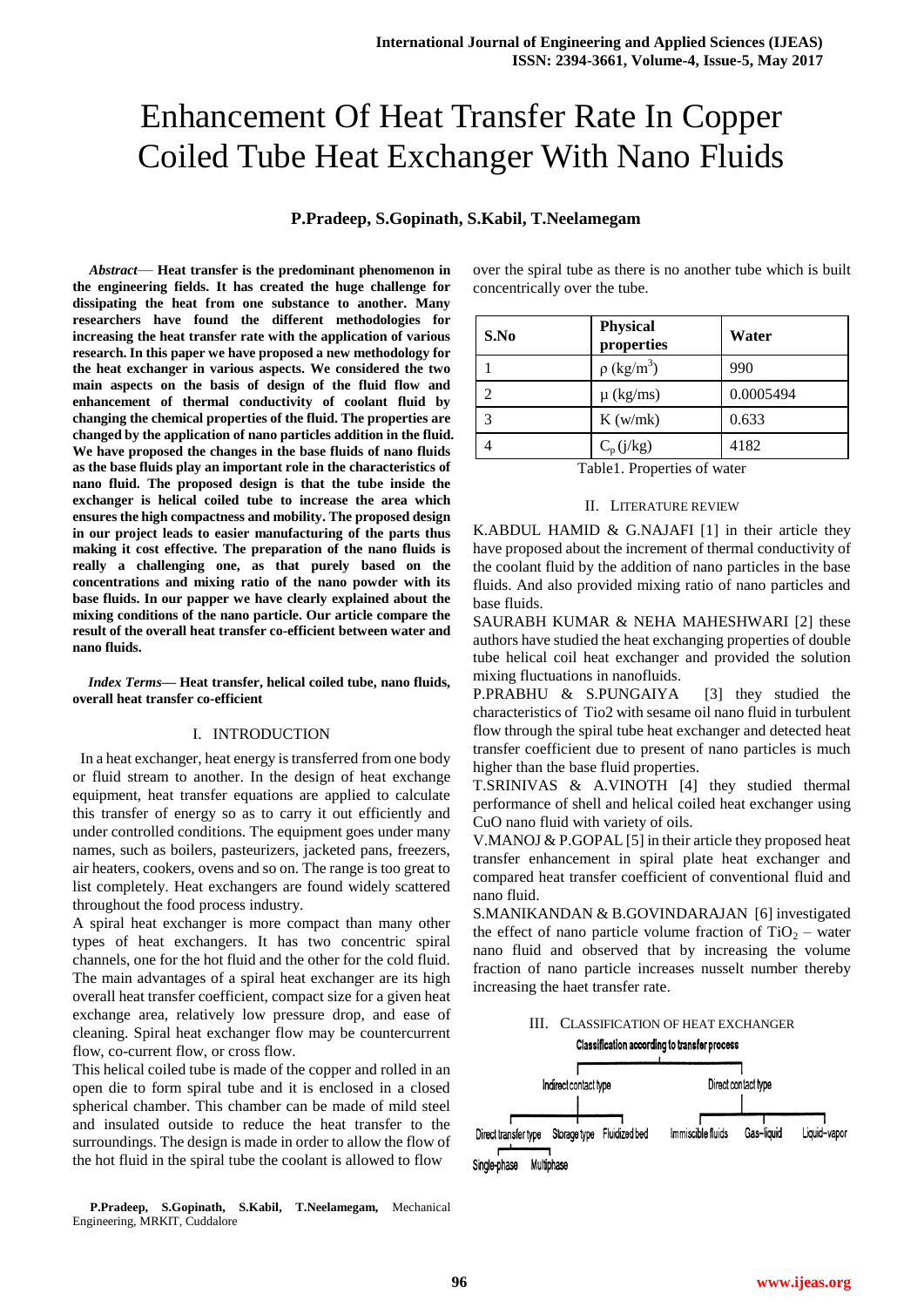## **Enhancement Of Heat Transfer Rate In Copper Coiled Tube Heat Exchanger With Nano Fluids**





IV. EXISTING AND PROPOSED SYSTEM

## **Existing system:**

In the existing system the manufacturing of the spiral plate concentrically or rounding the plate is very difficult as shown in figure.



Fig 1. Spiral plate heat exchanger



Fig 2. Cross sectional view of spiral plate.

An another method of design is also very difficult and tedious one to manufacture such as the double tube helical coil in which a coil is placed concentrically on one above the other as shown in figure. Here one fluids flow through the inner tube and other fluid flows through an another tube.



Fig 3. Double tube helical coiled tube

## **Proposed system:**

In order to overcome the difficulties in the existing system in terms of production and cost we have made design which reduced the manufacturing difficulties. We have designed the single tube helically which replaces the concentric tube. In this single helical coiled tube the hot fluid is allowed to flow. The coolant is circulated over the surrounding of the spiral tube which covered by outer cover made up of mild steel` Next thing proposed is the preparation of nano fluid with different base fluids by mixing water with the ethylene glycol with mixing volume percentage. The ethylene glycol is used as a industrial coolant as it is having good thermal conductivity under the correct mixing ratio with the water.

## V. NANO FLUID PREPARATION

Researchers have also tried to increase the thermal conductivities of base fluid by suspending micro or nano-size solid particles in fluids since the thermal conductivity of solid is typically higher than that of liquids.

- I. Water
- II. Mineral oil
- III. Vegetable Oil (natural oil)
- IV. Synthetic oils
- V. Ethylene glycol

The aluminium oxide  $(Al_2O_3)$  or Alumina nano powder is used in this paper which is prepared by dispersing the nano powder in the base fluid. The size of the nano particle we used is 30nm with 99.8% purity. The density value of aluminium oxide nano powder is  $4000 \text{ kg/m}^3$ .

The base fluids are prepared by mixing the water with the Ethylene glycol by anyone of the ratio (60:40, 50:50, 40:60).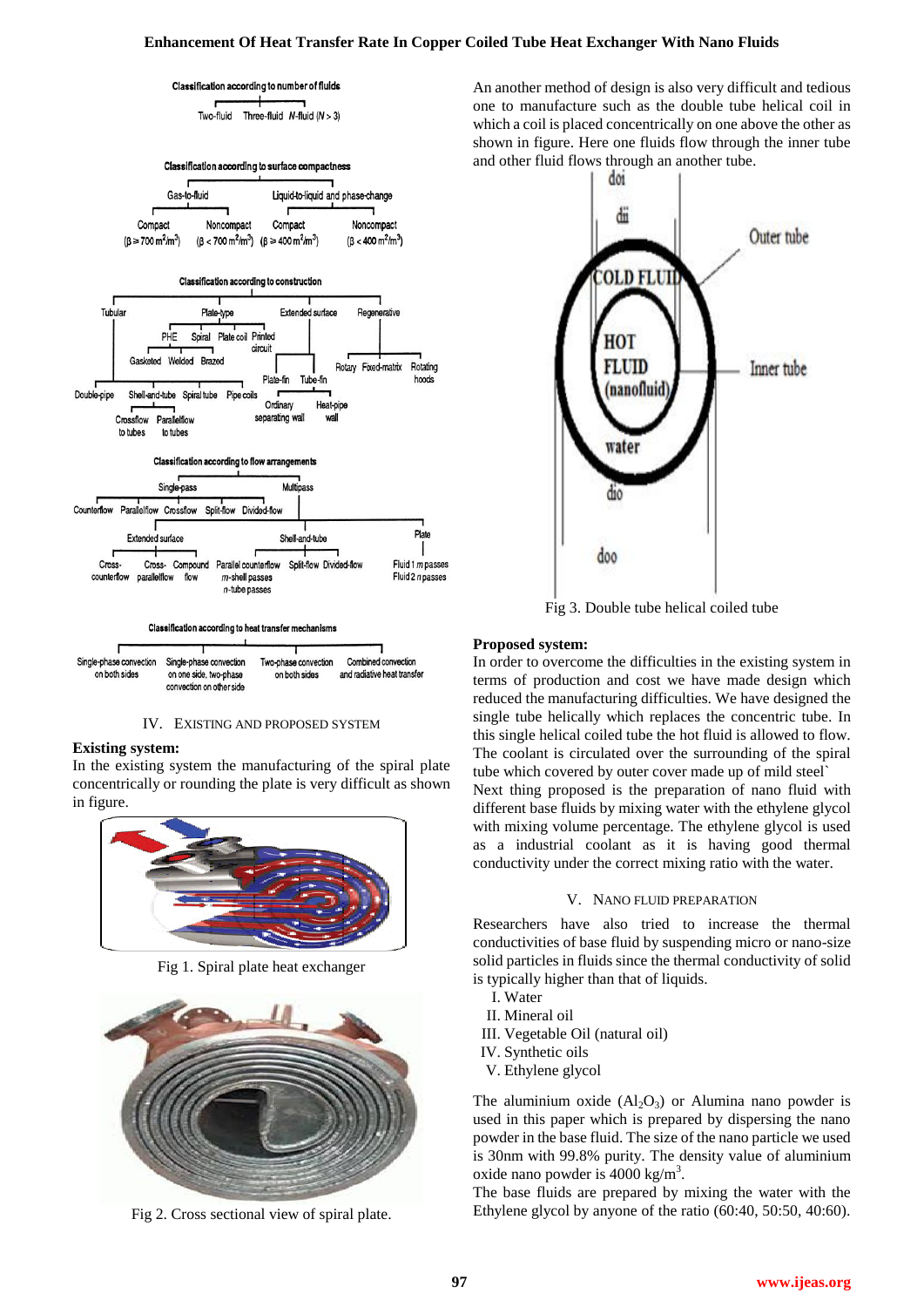But we have taken the ratio of 60:40 combination because the thermal conductivity increases with decreased concentration of ethylene glycol in the base fluid.

The volume concentrations required for mixing the nano powder is based on various percentages like 0.5%, 1%, 1.5%, 2%. We have taken 1% of nano powder which is mixed with the 100 ml base fluids and continuously stirred for 1 to 2 hours to get the homogeneous solution to prolong the stability of the solution.

VI. ALUMINA PROPERTIES

| <b>Density</b>    | $2.70$ g/cm <sup>3</sup> | $0.0975$ lb/in <sup>3</sup> |  |
|-------------------|--------------------------|-----------------------------|--|
| <b>Molar mass</b> | $26.98$ g/mol            |                             |  |

Table 2.Alumina properties

| Items APS                 |                   | Purity | Form  | Crystal Morphology Color |       |
|---------------------------|-------------------|--------|-------|--------------------------|-------|
| <b>EPRUI-30-</b><br>L30   | 60 <sub>nm</sub>  | 99.99% | Alpha | Amorphous                | white |
| <b>EPRUI-100-</b><br>L100 | 150 <sub>nm</sub> | 99.99% | Alpha | Amorphous                | white |
| <b>EPRUI-150-</b><br>L150 | 200 <sub>nm</sub> | 99.99% | Alpha | Amorphous                | white |
| .500                      | EPRUI-500nm       | 99.99% | Alpha | Amorphous                | white |

Table 3.Alumina structure and sizes



*Fig 4. Microstructure of alumina*

# *Thermal Properties*

The thermal properties of aluminium/aluminum nanoparticles are provided in the table below.

| <b>Properties</b> | Metric    | Imperial   |
|-------------------|-----------|------------|
| Melting point     | 660.32 °C | 1220.58 °F |
| Boiling point     | 2519 °C   | 4566.2 °F  |

Table 4.Alumina thermal properties







The first thing in the methodology is the allowance of the fluids inside the tube. The unit contains heating unit connected to the water reservoir. TC denotes the thermocouple arrangements for measuring the temperatures at four places which are inlet and outlet of the hot fluid and other two are inlet and outlet of cold fluid. The fluid is heated for the constant temperature and the valve is opened and allowed to flow inside the tube. Simultaneously the cold fluid is pumped through the system. The coolant passes over the helical tube thereby absorbing the heat from the hot fluid and leaves through the other opening and it is recirculated to coolant reservoir.

## **Nomenclature**

- A Heat transfer area  $(m^2)$
- $T_1$  inlet temperature of hot fluid  $(^{\circ}C)$
- $T_2$  outlet temperature of hot fluid ( $^{\circ}$ C)<br>U overall heat transfer coeffiecient (w
- U overall heat transfer coeffiecient  $(w/m^{20}C)$ <br>C<sub>n</sub> specific heat capacity (kj/kgk)
- specific heat capacity (kj/kgk)
- D mean diameter of the tube (mm)
- Di inner diameter of the tube (mm)
- Do outer diameter of the tube (mm)
- $\Delta T_m$  logarithmic mean temperature difference ( ${}^{\circ}$ C)
- Q heat transfer rate (w)
- M mass flow rate (kg/s)

The following data are adopted for the design of spiral tube heat exchanger is given below.

Length of the heat exchanger  $(l) = 600$ mm Outer diameter of copper tube  $(Do) = 50$ mm Tube diameter of copper  $(d) = 12$ mm No of coils in copper coiled tube  $(n) = 10$ Pitch of the coil  $(p) = 24$ mm

The amount of heat transfer rate is calculated by the energy balance equation,

| $Q = m x c_p x (T_1 - T_2)$                          |  | Ш   |  |
|------------------------------------------------------|--|-----|--|
| Area of heat transfer can be given as,               |  |     |  |
| $A = \pi x D x 1$                                    |  | [2] |  |
| $D = (Do + Di)/2$                                    |  | [3] |  |
| Here the flow arrangement selected is parallel flow  |  |     |  |
| accordingly the LMTD for this stage is calculated as |  |     |  |

accordingly the LMTD for this stage is calculated as, *ΔT<sup>m</sup>* = {[(*T1*-*T3*)-(*T2*-*T4*)]/ln[(*T1*-*T3*)-(*T2*-*T4*)]} [4] Overall heat transfer coefficient,

$$
U = Q/(A x \Delta T_m)
$$
 [5]